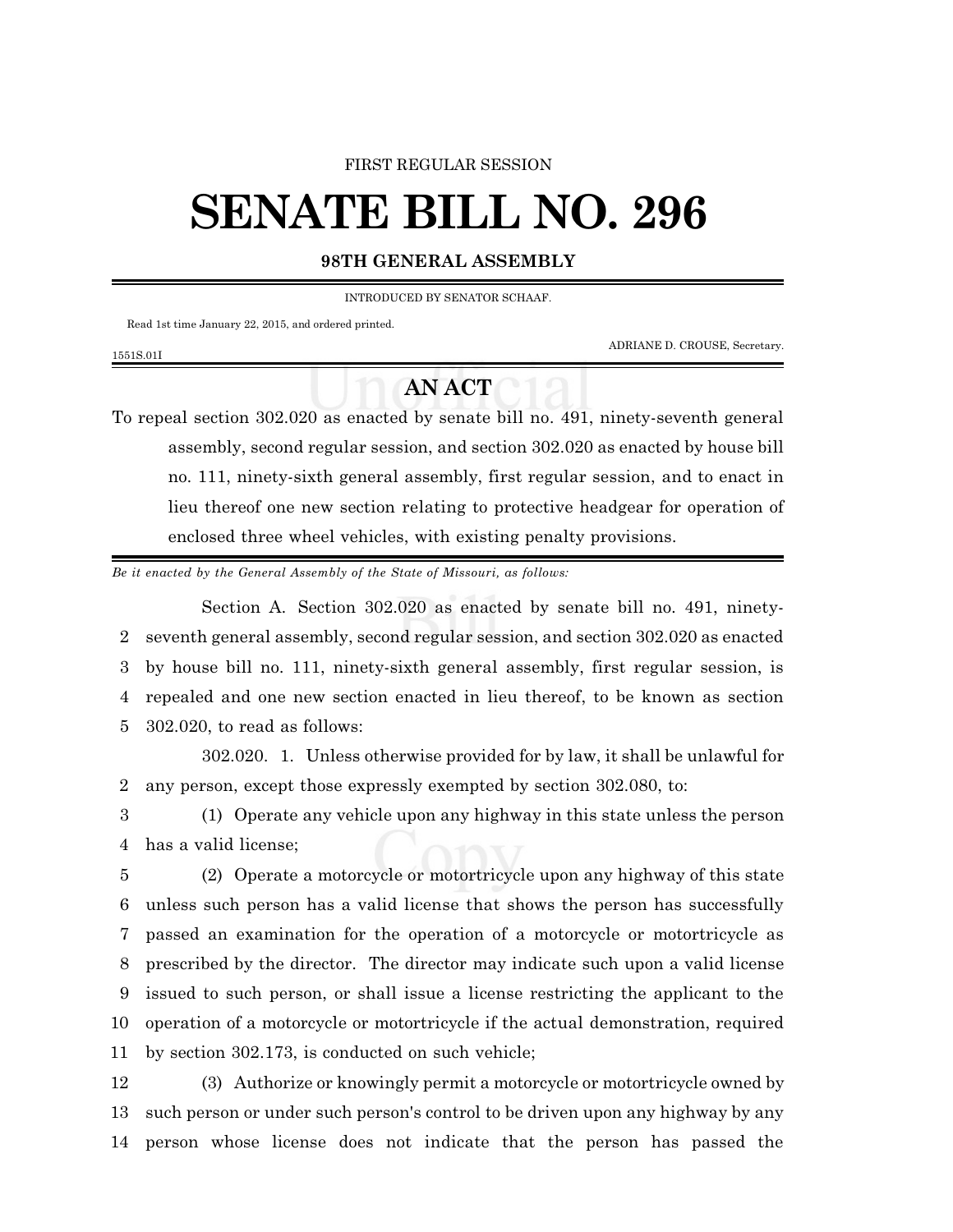examination for the operation of a motorcycle or motortricycle or has been issued an instruction permit therefor;

 (4) Operate a motor vehicle with an instruction permit or license issued to another person.

 2. Every person operating or riding as a passenger on any motorcycle or motortricycle, as defined in section 301.010, upon any highway of this state shall wear protective headgear at all times the vehicle is in motion. The protective headgear shall meet reasonable standards and specifications established by the director. **The provisions of this subsection shall not apply to such a person or passenger on any three wheeled vehicle that is fully enclosed and contains manufacturer-installed seat belts with shoulder restraints.** 3. Notwithstanding the provisions of section 302.340 any person convicted of violating subdivision (1) or (2) of subsection 1 of this section is guilty of a misdemeanor. A first violation of subdivision (1) or (2) of subsection 1 of this section shall be punishable as a class D misdemeanor. A second violation of subdivision (1) or (2) of subsection 1 of this section shall be punishable as a class A misdemeanor. Any person convicted a third or subsequent time of violating subdivision (1) or (2) of subsection 1 of this section is guilty of a class E felony. Notwithstanding the provisions of section 302.340, violation of subdivisions (3) and (4) of subsection 1 of this section is a misdemeanor, the first violation punishable as a class D misdemeanor, a second or subsequent violation of this section punishable as a class C misdemeanor, and the penalty for failure to wear protective headgear as required by subsection 2 of this section is an infraction for which a fine not to exceed twenty-five dollars may be imposed. Notwithstanding all other provisions of law and court rules to the contrary, no court costs shall be imposed upon any person due to such violation. No points shall be assessed pursuant to section 302.302 for a failure to wear such protective headgear. Prior pleas of guilty and prior findings of guilty shall be pleaded and proven in the same manner as required by section 558.021.

302.020. 1. Unless otherwise provided for by law, it shall be unlawful for any person, except those expressly exempted by section 302.080, to:

 (1) Operate any vehicle upon any highway in this state unless the person has a valid license;

 (2) Operate a motorcycle or motortricycle upon any highway of this state unless such person has a valid license that shows the person has successfully passed an examination for the operation of a motorcycle or motortricycle as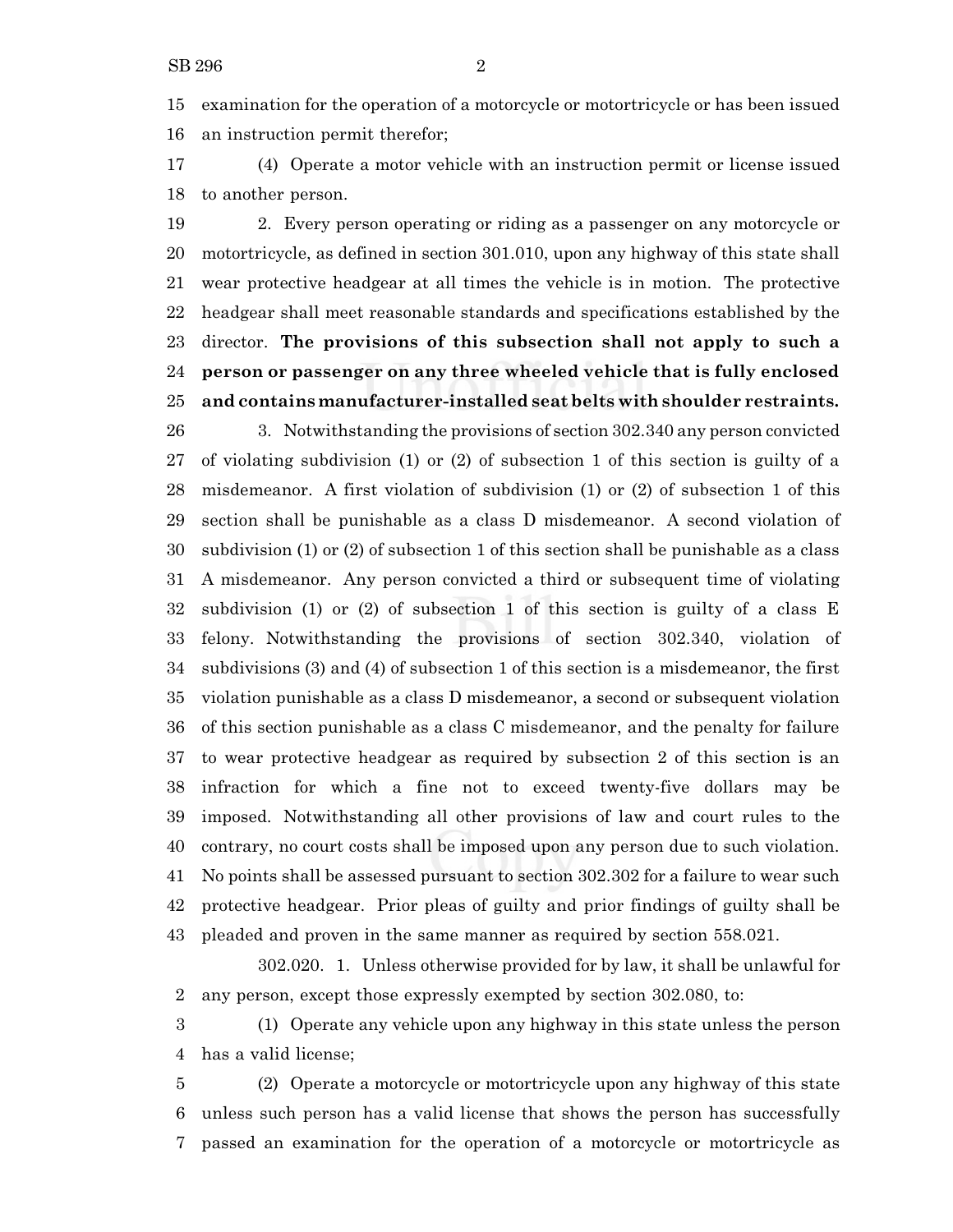prescribed by the director. The director may indicate such upon a valid license issued to such person, or shall issue a license restricting the applicant to the operation of a motorcycle or motortricycle if the actual demonstration, required by section 302.173, is conducted on such vehicle;

 (3) Authorize or knowingly permit a motorcycle or motortricycle owned by such person or under such person's control to be driven upon any highway by any person whose license does not indicate that the person has passed the examination for the operation of a motorcycle or motortricycle or has been issued an instruction permit therefor;

 (4) Operate a motor vehicle with an instruction permit or license issued to another person.

 2. Every person operating or riding as a passenger on any motorcycle or motortricycle, as defined in section 301.010, upon any highway of this state shall wear protective headgear at all times the vehicle is in motion. The protective headgear shall meet reasonable standards and specifications established by the director. **The provisions of this subsection shall not apply to such a person or passenger on any three wheeled vehicle that is fully enclosed and contains manufacturer-installed seat belts with shoulder restraints.**

 3. Notwithstanding the provisions of section 302.340 any person convicted of violating subdivision (1) or (2) of subsection 1 of this section is guilty of a misdemeanor. A first violation of subdivision (1) or (2) of subsection 1 of this section shall be punishable by a fine not to exceed three hundred dollars. A second violation of subdivision (1) or (2) of subsection 1 of this section shall be punishable by imprisonment in the county jail for a term not to exceed one year and/or a fine not to exceed one thousand dollars. Any person convicted a third or subsequent time of violating subdivision (1) or (2) of subsection 1 of this section is guilty of a class D felony. Notwithstanding the provisions of section 302.340, violation of subdivisions (3) and (4) of subsection 1 of this section is a misdemeanor, the first violation punishable by a fine not to exceed three hundred dollars, a second or subsequent violation of this section punishable as a class C misdemeanor, and the penalty for failure to wear protective headgear as required by subsection 2 of this section is an infraction for which a fine not to exceed twenty-five dollars may be imposed. Notwithstanding all other provisions of law and court rules to the contrary, no court costs shall be imposed upon any person due to such violation. No points shall be assessed pursuant to section 302.302 for a failure to wear such protective headgear. Prior pleas of guilty and prior